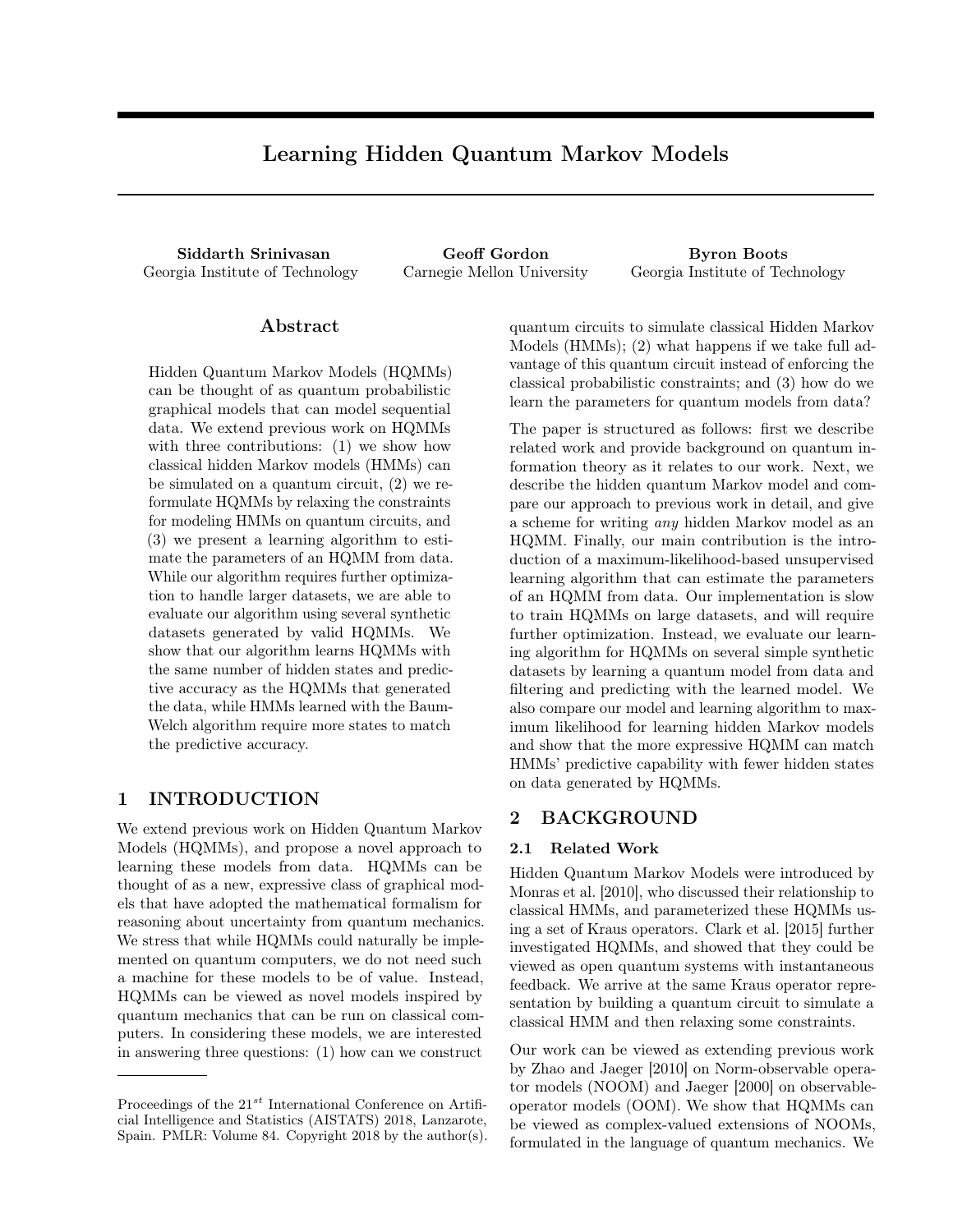use this connection to adapt the learning algorithm for NOOMs in [Zhao and Jaeger](#page-8-4) [\[2007\]](#page-8-4) into the first known learning algorithm for HQMMs, and demonstrate that the theoretical advantages of HQMMs also hold in practice.

[Schuld et al.](#page-8-5) [\[2015a\]](#page-8-5) and [Biamonte et al.](#page-8-6) [\[2016\]](#page-8-6) provide general overviews of quantum machine learning, and describe relevant work on HQMMs. They suggest that developing algorithms that can learn HQMMs from data is an important open problem. We provide just such a learning algorithm in Section [4.](#page-4-0)

Other work at the intersection of machine learning and quantum mechanics includes [Wiebe et al.](#page-8-7) [\[2016\]](#page-8-7) on quantum perceptron models and learning algorithms. [Schuld et al.](#page-8-8) [\[2015b\]](#page-8-8) discuss simulating a perceptron on a quantum computer.

#### 2.2 Belief States and Quantum States

Classical discrete latent variable models represent uncertainty with a probability distribution using a vector  $\vec{x}$  whose entries describe the probability of being in the corresponding system state. Each entry is real and non-negative, and the entries sum to 1. In general, we refer to the run-time system component that maintains a state estimate of the latent variable as an 'observer', and we refer to the observer's state as a 'belief state.'

In quantum mechanics, the quantum state of a particle *A* can be written using Dirac notation as  $|\psi\rangle_A$ , a column-vector in some orthonormal basis (the rowvector is the complex-conjugate transpose  $_A\langle\psi|$  =  $(|\psi\rangle_A)^\dagger$  with each entry being the 'probability amplitude' corresponding to that system state. The squared norm of the probability amplitude for a system state is the probability of observing that state, so the sum of squared norms of probability amplitudes over all the system states must be 1 to conserve probability. For example,  $|\psi\rangle = \begin{bmatrix} \frac{1}{\sqrt{2}} & \frac{-i}{\sqrt{2}} \end{bmatrix}^{\dagger}$  is a valid quantum state, with basis states 0 and 1 having equal probability  $\frac{1}{\sqrt{2}}$  $\begin{array}{c} \hline \end{array}$ <sup>2</sup> =  $\left\| \frac{i}{\sqrt{2}} \right\|$  $\begin{array}{c} \hline \end{array}$  $\sigma^2 = \frac{1}{2}$ . However, unlike classical belief states such as  $\vec{x} = \begin{bmatrix} \frac{1}{2} & \frac{1}{2} \end{bmatrix}^T$ , where the probability of different states reflects ignorance about the underlying system, a pure quantum state like the one described above is the *true* description of the system.

But how can we describe classical mixtures of quantum systems ('mixed states'), where we also have classical uncertainty about the underlying quantum states? Such information can be captured by a 'density matrix.' Given a mixture of *N* quantum systems, each with probability  $p_i$ , the density matrix for this ensemble is defined as follows:

$$
\hat{\rho} = \sum_{i}^{N} p_i |\psi_i\rangle\langle\psi_i| \tag{1}
$$

The density matrix is the general quantum equivalent of the classical belief state  $\vec{x}$  and has diagonal elements representing the probabilities of being in each system state. Consequently, the normalization condition is  $tr(\hat{\rho})=1$ . The off-diagonal elements represent quantum coherences, which have no classical interpretation. The density matrix  $\hat{\rho}$  is Hermitian and can be used to describe the state of any quantum system.

The density matrix can also be extended to represent the joint state of multiple variables, or that of 'multiparticle' systems, to use the physical interpretation. If we have density matrices  $\hat{\rho}_A$  and  $\hat{\rho}_B$  for two qudits (a *d*-state quantum system, akin to qubits or 'quantum bits' which are 2-state quantum systems) *A* and *B*, we can take the tensor product to arrive at the density matrix for the joint state of the particles, as  $\hat{\rho}_{AB} = \hat{\rho}_A \otimes \hat{\rho}_B$ . As a valid density matrix, the diagonal elements of this joint density matrix represent probabilities;  $tr(\hat{\rho}_{AB}) = 1$ , and the probabilities correspond to the states in the Cartesian product of the basis states of the composite particles. In this paper, the joint density matrix will serve as the analogue to classical joint probability distribution, with the off-diagonal terms encoding extra 'quantum' information.

Given the joint state of a multi-particle system, we can examine the state of just one or few of the particles using the 'partial trace' operation, where we 'trace over' the particles we wish to disregard. This lets us recover a 'reduced density matrix' for a subsystem of interest. The partial trace for a two-particle system  $\hat{\rho}_{AB}$  where we trace over the second particle to obtain the state of the first particle is:

$$
\hat{\rho}_A = \text{tr}_B \left( \hat{\rho}_{AB} \right) = \sum_j B \langle j | \hat{\rho}_{AB} | j \rangle_B \tag{2}
$$

For our purposes, this operation will serve as the quantum analogue of classical marginalization.

Finally, we discuss the quantum analogue of 'conditioning' on an observation. In quantum mechanics, the act of measuring a quantum system can change the underlying distribution, i.e., collapses it to the observed state in the measurement basis, and this is represented mathematically by applying von Neumann projection operators (denoted  $\hat{P}_y$  in this paper) to density matrices describing the system. One can think of the projection operator as having ones in the diagonal entries corresponding to observed system states and zeros elsewhere. If we only observe part of a larger system, the system collapses to the states where that subsystem had the observed result. For example, suppose we have the following density matrix for a two-state two-particle system with basis  $\{|0\rangle_A|0\rangle_B, |0\rangle_A|1\rangle_B, |1\rangle_A|0\rangle_B, |1\rangle_A|1\rangle_B\}$ :

$$
\hat{\rho}_{AB} = \begin{bmatrix} 0.25 & 0 & 0 & 0 \\ 0 & 0.25 & -0.5 & 0 \\ 0 & -0.5 & 0.25 & 0 \\ 0 & 0 & 0 & 0.25 \end{bmatrix}
$$
 (3)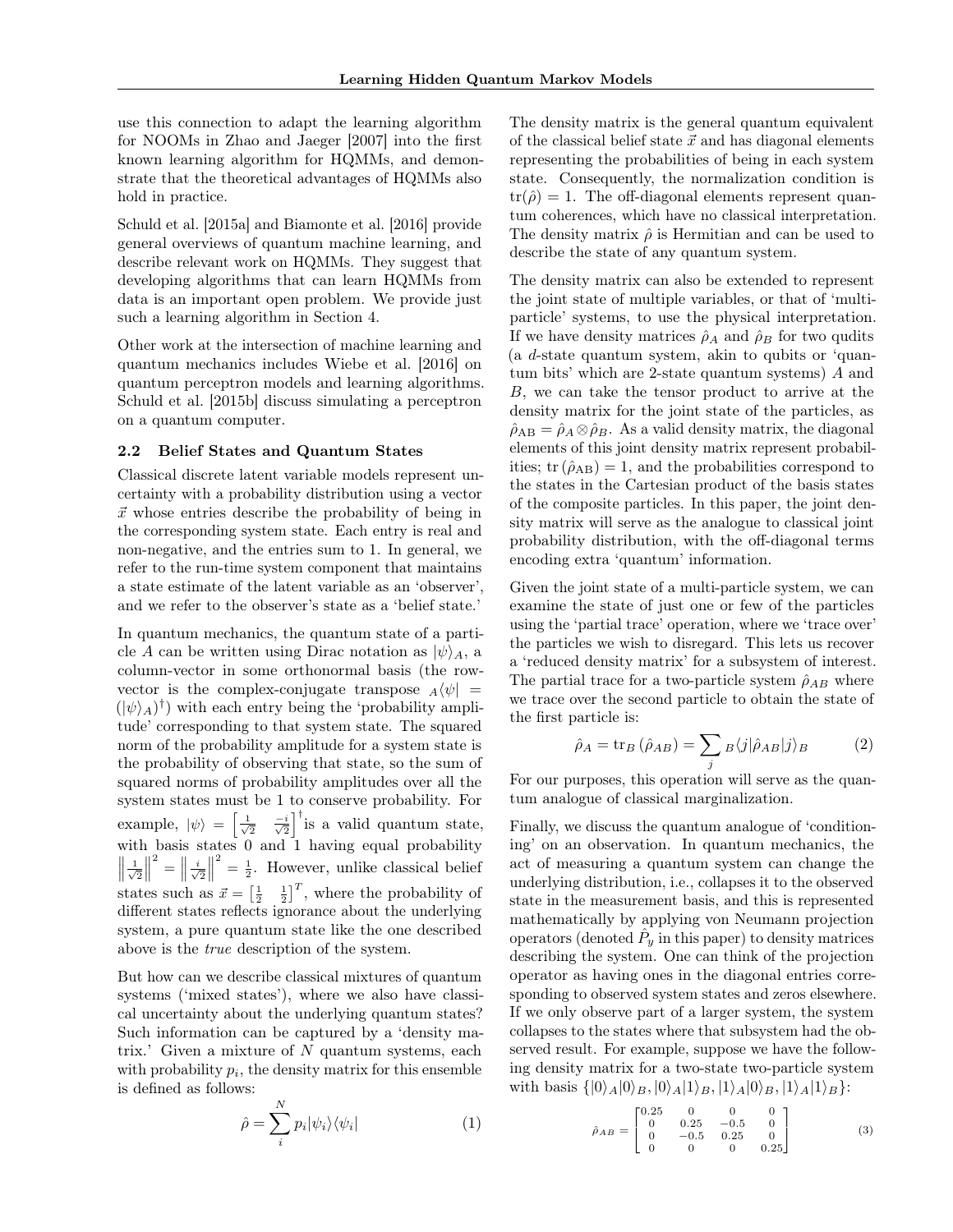Siddarth Srinivasan, Geoff Gordon, Byron Boots

| Classical probability   |                                                | Quantum Analogue                                                                         |                               |  |
|-------------------------|------------------------------------------------|------------------------------------------------------------------------------------------|-------------------------------|--|
| Description             | Representation                                 | Representation                                                                           | Description                   |  |
| Belief State            |                                                |                                                                                          | Density Matrix                |  |
| Joint Distribution      | $\vec{x}_1 \otimes \vec{x}_2$                  | $\hat{\rho}_{X_1} \otimes \hat{\rho}_{X_2}$                                              | Multi-particle Density Matrix |  |
| Marginalization         | $\vec{x} = \sum_{y} (\vec{x} \otimes \vec{y})$ | $\hat{\rho} = \operatorname{tr}_Y(\hat{\rho}_X \otimes \hat{\rho}_Y)$                    | Partial Trace                 |  |
| Conditional probability | $P(\vec{x} y) = \frac{P(y,\vec{x})}{P(y)}$     | $P(\text{states } y) \propto \text{tr}_Y(\hat{P}_y \hat{\rho}_{XY} \hat{P}_y^{\dagger})$ | $Projection + Partial Trace$  |  |

Table 1: Comparison between classical and quantum representations

Suppose we measure the state of particle *B*, and find it to be in state  $|1\rangle_B$ . The corresponding projection op- $\begin{bmatrix} 0 & 0 & 0 & 0 \end{bmatrix}$ 

erator is 
$$
\hat{P}_{1_B} = \begin{bmatrix} 0 & 1 & 0 & 0 \\ 0 & 0 & 0 & 0 \\ 0 & 0 & 0 & 1 \end{bmatrix}
$$
 and the collapsed state is

now: 
$$
\hat{\rho}_{AB} = \hat{P}_{1B} \hat{\rho}_{AB} \hat{P}_{1B}^{\dagger} \stackrel{normalize}{\longrightarrow} \begin{bmatrix} 0 & 0 & 0 & 0 \\ 0 & 0.5 & 0 & 0 \\ 0 & 0 & 0 & 0 \\ 0 & 0 & 0 & 0.5 \end{bmatrix}
$$
. When

we trace over particle *A* to get the state of particle *B*, the result is  $\rho_B = \begin{bmatrix} 0 & 0 \\ 0 & 1 \end{bmatrix}$ , reflecting the fact that particle *B* is now in state  $|1\rangle_B$  with certainty. Tracing over particle *B*, we find  $\hat{\rho}_A = \begin{bmatrix} 0.5 & 0 \\ 0 & 0.5 \end{bmatrix}$  , indicating that particle *A* still has an equal probability of being in either state. Note that the underlying distribution of the system  $\hat{\rho}_{AB}$  has changed; the probability of measuring the state of particle *B* to be  $|0\rangle_B$  is now 0, whereas before measurement we had a  $0.25 + 0.25 = 0.5$  chance of measuring  $|0\rangle_B$ . This is unlike classical probability where measuring a variable doesn't change the underlying distribution. We will use this fact when we construct our quantum circuit to simulate HMMs.

Thus, if we have an *n*-state quantum system that tracks a particle's evolution, and an *s*-state quantum system that tracks the likelihood of observing various outputs as they depend (probabilistically) on the *n*-state system, to obtain the *n*-state system conditioned on observation *y*, we apply the projection operator  $\hat{P}_y$  on the joint system and trace over the second particle.

#### <span id="page-2-2"></span>2.3 Hidden Markov Models

Classical Hidden Markov Models (HMMs) are graphical models used to model dynamic processes that exhibit Markovian state evolution. Figure [1](#page-2-0) depicts a classical HMM, where the transition matrix  $A$  and emission matrix C are column-stochastic matrices that determine the Markovian hidden state-evolution and observation probabilities respectively. Bayesian inference can be used to track the evolution of the hidden variable.

<span id="page-2-0"></span>

Figure 1: Hidden Markov Model

The belief state at time *t* is a probability distribution over states, and prior to any observation is written as:

$$
\vec{x}'_t = \mathbf{A}\vec{x}_{t-1} \tag{4}
$$

The probabilities of observing each output at time *t* is given by the vector  $\vec{s}$ :

<span id="page-2-1"></span>
$$
\vec{s}_t = \mathbf{C}\vec{x}'_t = \mathbf{C}\mathbf{A}\vec{x}_{t-1} \tag{5}
$$

We can use Bayesian inference to write the belief state vector after conditioning on observation *y*:

$$
\vec{x}_t = \frac{\text{diag}(\mathbf{C}_{(y,:)})\mathbf{A}\vec{x}_{t-1}}{\mathbb{1}^T\text{diag}(\mathbf{C}_{(y,:)})\mathbf{A}\vec{x}_{t-1}}\tag{6}
$$

where diag( $\mathbf{C}_{(y,:)}$ ) is a diagonal matrix with the entries of the *y*th row of C along the diagonal, and the denominator renormalizes the vector  $\vec{x}_t$ .

An alternate representation of the Hidden Markov Model uses 'observable' operators [\(Jaeger](#page-8-3) [\[2000\]](#page-8-3)). Instead of using the matrices  $A$  and  $C$ , we can write  $\mathbf{T}_y = \text{diag}(\mathbf{C}_{(y,:)})\mathbf{A}$ . There is a different operator  $\mathbf{T}_y$ for each possible observable output *y* and  $[\mathbf{T}_y]_{ij}$  =  $P(y; i_t|j_{t-1})$ . We can then rewrite Equation [6](#page-2-1) as:

$$
\vec{x}_t = \frac{\mathbf{T}_y \vec{x}_{t-1}}{\mathbb{1}^T \mathbf{T}_y \vec{x}_{t-1}} \tag{4}
$$

If we observe outputs  $y_1, \ldots, y_n$ , we apply  $\mathbf{T}_n \ldots \mathbf{T}_1 \vec{x}$ and take the sum of the resulting vector to find the probability of observing the sequence, or renormalize to find the belief state after the final observation.

# 3 HIDDEN QUANTUM MARKOV MODELS

#### 3.1 A Quantum Circuit to Simulate HMMs

Let us now contrast state evolution in quantum systems with state evolution in HMMs. The quantum analogue of observable operators is a set of non-trace-increasing Kraus operators  $\{K_i\}$  that are completely positive (CP) linear maps. Trace-preserving Kraus operators  $\sum_{i}^{N} \hat{K}_{i}^{\dagger} \hat{K}_{i} = \mathbb{I}$ , can map a density operator to another density operator. Trace-decreasing Kraus operators  $\sum_{i}^{N} \hat{K}_{i}^{\dagger} \hat{K}_{i} < \mathbb{I}$ , represent operations on a smaller part of a quantum system that can allow probability to 'leak' to other states that aren't being considered. This paper will formulate problems such that all sets of Kraus operators are trace-preserving. When there is only one operator in the set, i.e.,  $\hat{U}$  such that  $\hat{U}^{\dagger} \hat{U} = \mathbb{I}$ , then  $\hat{U}$ is a unitary matrix. Unitary operators generally model the evolution of the 'whole' system, which may be highdimensional. But if we care only about tracking the evolution of a smaller sub-system, which may interact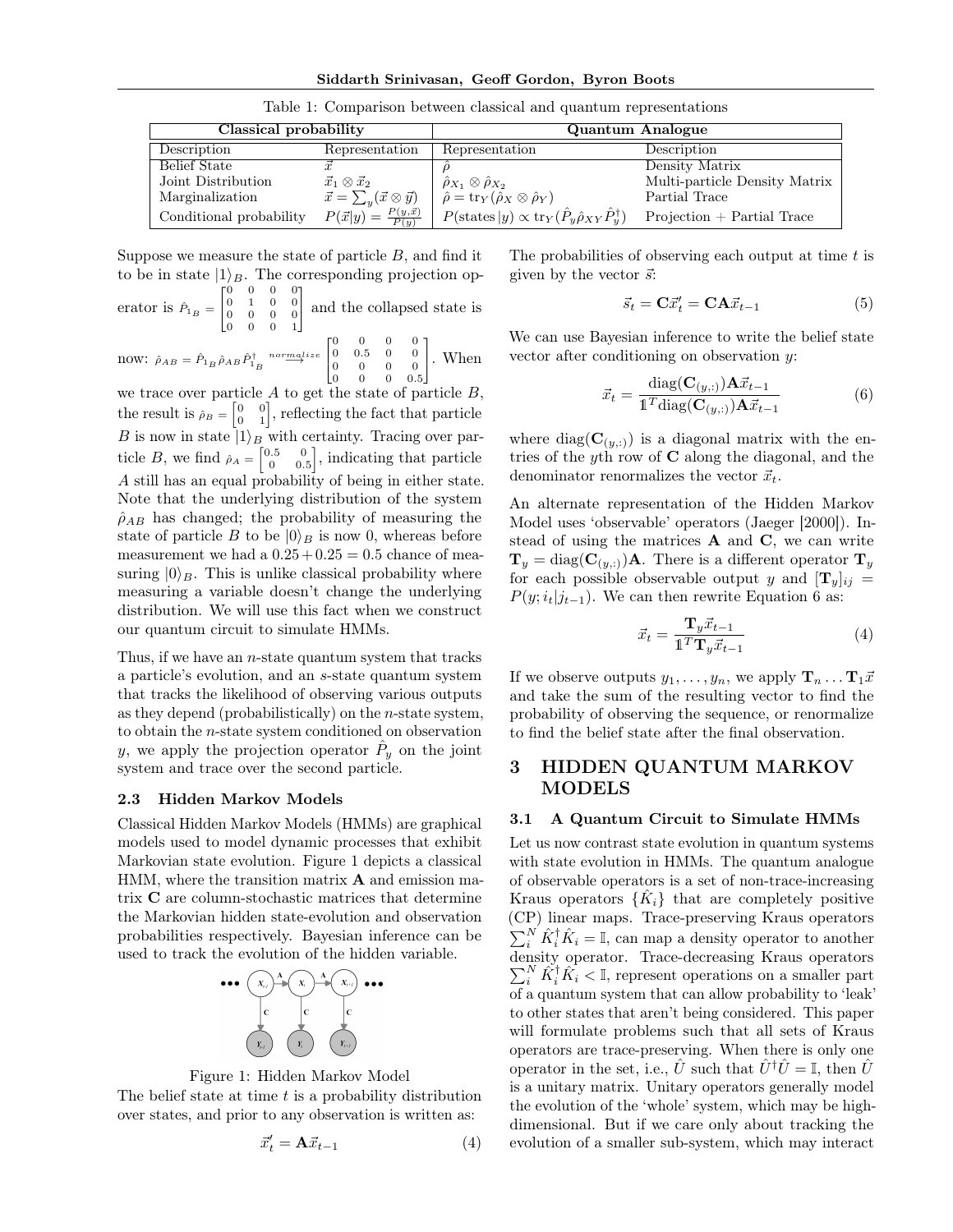<span id="page-3-0"></span>
$$
\hat{\rho}_{t-1} \underbrace{-\hat{U}_1 \underbrace{\hat{U}_1 \underbrace{\hat{U}_2 \underbrace{\hat{U}_2 \cdots \hat{U}_t}} \hat{\rho}_t}_{\hat{\rho}_Y \underbrace{\hat{U}_2 \cdots \hat{U}_1 \cdots \hat{U}_t}_{\text{max}}}
$$

(a) Full Quantum Circuit to implement HMM



(b) Simplified scheme to implement HMM

Figure 2: HMM implementation on quantum circuits

$$
\hat{\rho}_{t-1} - \boxed{\mathcal{K}_w - \hat{K}_{y_{t-1}} - \hat{\rho}_t}
$$

(a) HQMM scheme with separate transition and emission;  $\mathcal{K}_w = \sum_w \hat{K}_w(\cdot) \hat{K}_w^{\dagger}$ 

$$
\hat{\rho}_{t-1} \xrightarrow{\qquad} \boxed{\mathcal{K}_{w,y_{t-1}} \qquad \hat{\rho}_t}
$$
\n(b) A generalized scheme for HOM

(b) A generalized scheme for HQMMs;  $\mathcal{K}_{w,y_{t-1}} =$  $w \hat{K}_{w,y_{t-1}}(\cdot) \hat{K}_{w,y_{t-1}}^{\dagger}$ 

Figure 3: Quantum schemes implementing classical HMMs

with its environment, we can use Kraus operators. The most general quantum operation that can be performed on a density matrix is  $\hat{\rho}' = \frac{\sum_{i=1}^{M} K_i^{\dagger} \hat{\rho} K_i}{\sum_{i=1}^{M} K_i^{\dagger} \hat{\rho} K_i^{\dagger}}$  $\frac{\sum_i \mathbf{R}_i \rho \mathbf{R}_i}{\text{tr}(\sum_i^M K_i^{\dagger} \rho K_i)},$  where the denominator re-normalizes the density matrix.

Now, how do we simulate classical HMMs on quantum circuits with qudits, where computation is done using unitary operations? There is no general way to convert column-stochastic transition and emission matrices to unitary matrices, so we prepare 'ancilla' particles and construct unitary matrices (see Algorithm [3](#page-0-0) in the appendix for details) to act on the joint state. We then trace over one particle to obtain the state of the other.

Figure [2a](#page-3-0) illustrates a quantum circuit constructed with these unitary matrices. We prepare the 'ancilla' states  $\hat{\rho}_{X_t}$  and  $\hat{\rho}_{Y_t}$  appropriately (i.e., entirely in system state 1, represented by a density matrix of zeros except  $\hat{\rho}_{1,1} = 1$ , and construct  $U_1$  and  $U_2$  from transition matrix **A** and emission matrix **C**, respectively.  $\hat{U}_1$  evolves  $(\hat{\rho}_{t-1} \otimes \hat{\rho}_{X_t})$  to perform Markovian transition, while  $U_2$ updates  $\rho_{Y_t}$  to contain the probabilities of measuring each observable output. At runtime, we measure  $\hat{\rho}_{Y_t}$ which changes the joint distribution of  $\hat{\rho}_{X_t} \otimes \hat{\rho}_{Y_t}$  to give the updated conditioned state  $\hat{\rho}_t$ . Mathematically, this is equivalent to applying a projection operator on the joint state and tracing over  $\hat{\rho}_{Y_t}$ . Thus, the forward algorithm that explicitly models a hidden Markov Model on a quantum circuit as per Figure [2a](#page-3-0) is written as:

$$
\hat{\rho}_t \propto \text{tr}_{\hat{\rho}_{Y_t}}\left(\hat{P}_y \hat{U}_2 \left(\text{tr}_{\hat{\rho}_{t-1}}(\hat{U}_1(\hat{\rho}_{t-1} \otimes \hat{\rho}_{X_t})\hat{U}_1^{\dagger}) \otimes \hat{\rho}_{Y_t}\right)\hat{U}_2^{\dagger}\hat{P}_y^{\dagger}\right) (7)
$$

We can simplify this circuit to use Kraus operators acting on the lower-dimensional state space of  $\hat{\rho}_{X_t}$ . Since we always prepare  $\rho_{Y_t}$  in the same state, the operation  $U_2$  on the joint state of  $\hat{\rho}_{X_t} \otimes \hat{\rho}_{Y_t}$  followed by the application of the projection operator  $P_y$  can be more concisely written as a Kraus operator on just  $\hat{\rho}_{X_t}$ , so that we need only be concerned with representing how the particle  $\hat{\rho}_{X_t}$  evolves. We would need to construct a set of Kraus operators  $\{\hat{K}_y\}$  for each observable output  $y$ , such that  $\sum_{y}(\hat{K}_y)^{\dagger}(\hat{K}_y) = \mathbb{I}$ .

Tensoring with an ancilla qudit and tracing over a qudit can be achieved with an  $ns \times n$  matrix *W* and an  $n \times ns$ matrix  $V_y$  respectively, since we always prepare our ancilla qudits in the same state (details on constructing these matrices can be found in the appendix), so that:

$$
\hat{\rho}_{X_t} \otimes \hat{\rho}_{Y_t} \longrightarrow W \hat{\rho}_X W^{\dagger}
$$
  
\n
$$
\text{tr}_{\hat{\rho}_{Y_t}}(\hat{P}_y \hat{U}_2 W \hat{\rho}_{X_t} W^{\dagger} \hat{U}_2^{\dagger} \hat{P}_y^{\dagger}) \longrightarrow V_y \hat{P}_y \hat{U}_2 W \hat{\rho}_{X_t} W^{\dagger} \hat{U}_2^{\dagger} \hat{P}_y^{\dagger} V_y^{\dagger}
$$

We can then construct Kraus operators such that  $K_y =$  $V_y \hat{P}_y \hat{U}_2 W$ . Figure [2b](#page-3-0) shows this updated circuit, where  $U_1$  is still the quantum implementation of the transition matrix and  $K_{y_t}$  is the quantum implementation of the Bayesian update after observation. This scheme to model a classical HMM can be written as:

$$
\hat{\rho}_t = \frac{\hat{K}_{y_{t-1}} \left( \text{tr}_{\hat{\rho}_{t-1}} (\hat{U}_1(\hat{\rho}_{t-1} \otimes \hat{\rho}_{X_t}) \hat{U}_1^{\dagger}) \right) \hat{K}_{y_{t-1}}^{\dagger}}{\text{tr} \left( \hat{K}_{y_{t-1}} \left( \text{tr}_{\hat{\rho}_{t-1}} (\hat{U}_1(\hat{\rho}_{t-1} \otimes \hat{\rho}_{X_t}) \hat{U}_1^{\dagger}) \right) \hat{K}_{y_{t-1}}^{\dagger} \right)}
$$
(8)

We can similarly simplify  $\hat{U}_1$  to a set of Kraus operators. We write the unitary operation  $\hat{U}_1$  in terms of a set of *n* Kraus operators  $\{K_w\}$  as if we were to measure  $\hat{\rho}_{t-1}$  immediately after the operation  $U_1$ . However, instead of applying one Kraus operator associated with measurement as we do with Figure [2b,](#page-3-0) we sum over all of *n* possible 'observations', as if to 'ignore' the observation on  $\hat{\rho}_{t-1}$ . Post-multiplying each Kraus operator in  $\{K_w\}$  with each operator in  $\{K_v\}$ , we have a set of Kraus operators  $\{\hat{K}_{w_y,y}\}\$  that can be used to model a classical HMM as follows (the full procedure is described in Algorithm [1\)](#page-4-1):

<span id="page-3-1"></span>
$$
\hat{\rho}_t = \frac{\sum_{w_y} \hat{K}_{w_y, y_{t-1}} \hat{\rho}_{t-1} \hat{K}_{w_y, y_{t-1}}^{\dagger}}{\text{tr}\left(\sum_{w_y} \hat{K}_{w_y, y_{t-1}} \hat{\rho}_{t-1} \hat{K}_{w_y, y_{t-1}}^{\dagger}\right)} \tag{9}
$$

We believe this procedure to be a useful illustration of performing classical operations on graphical models using quantum circuits. In practice, we needn't construct the Kraus operators in this peculiar fashion to simulate HMMs; an equivalent but simpler approach is to construct observable operators  $\{T_y\}$  from transition and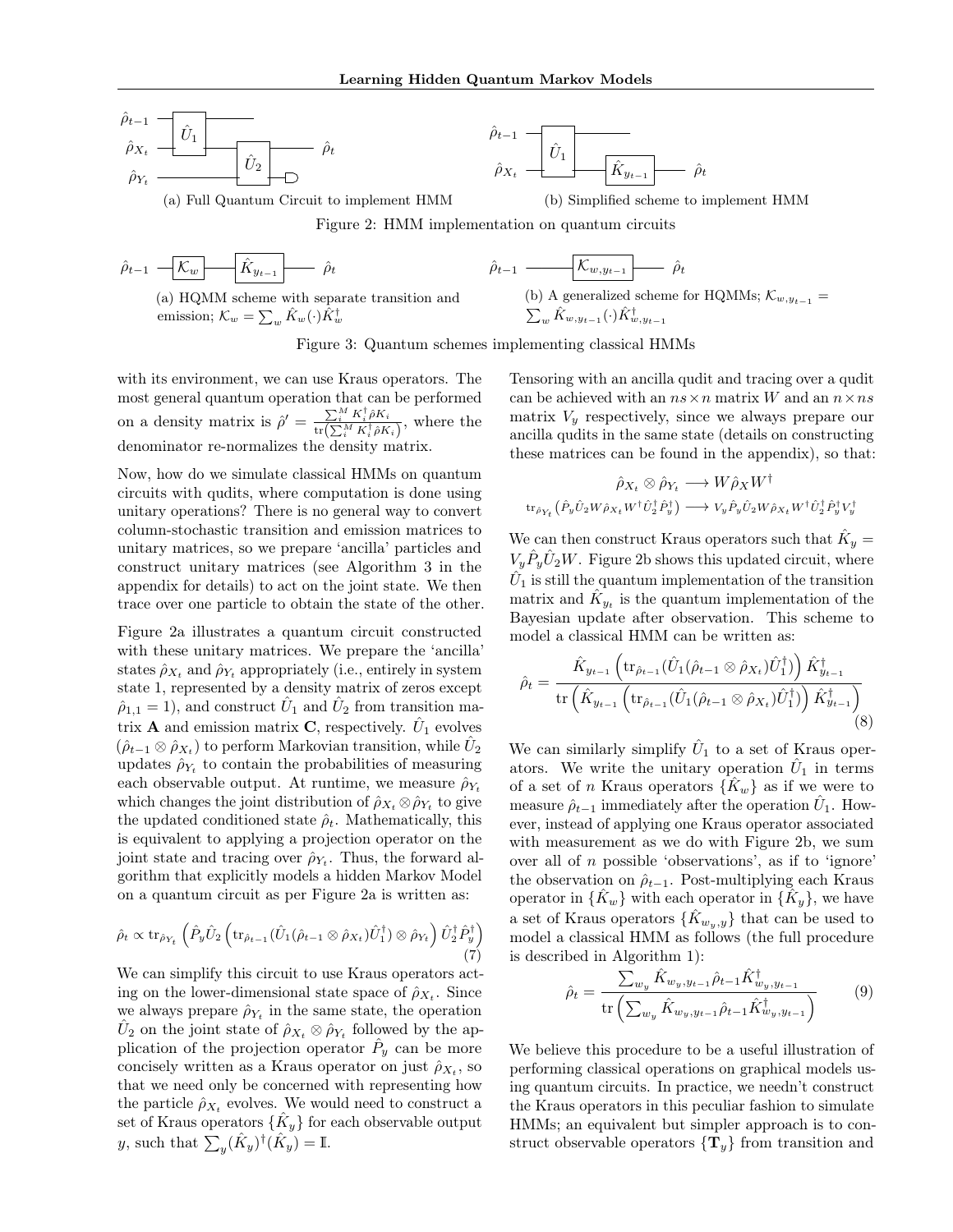#### <span id="page-4-1"></span>Algorithm 1 Simulating Hidden Markov Models with HQMMs

Input: Transition Matrix A and Emission Matrix C

**Output:** Belief State as  $diag(\hat{\rho})$ , or  $P(y_1, \ldots, y_n | \mathbb{D})$  where  $\mathbb D$  is the HMM

- 1: Initialization:
- 2: Let  $s = \text{\#outputs}, n = \text{\#hidden states}, y_t = \text{observed output at time } t$
- 3: Prepare density matrix  $\hat{\rho}_0$  in some initial state.  $\hat{\rho}_0 = diag(\pi)$  if priors  $\pi$  are known.
- 4: Construct unitary matrices  $\hat{U}_1$  and  $\hat{U}_2$  from **A** and **C** respectively using Algorithm [3](#page-0-0) (in appendix)
- 5: Using  $U_1$  and  $U_2$ , construct a set of *n* Kraus Operators  $\{K_w\}$  and *s* Kraus operators  $\{K_y\}$ , with  $K_w =$  $V_w \hat{U}_1 W$  and  $\hat{K}_y = V_y \hat{P}_y \hat{U}_2 W$  and combine them into a set  $\{\hat{K}_{w_y,y}\}\$  with  $\hat{K}_{w_y,y} = \hat{K}_y \hat{K}_w$ . (Matrix W tensors with an ancilla, Matrix  $V_y$  carries out a trivial partial trace operation and summing over  $V_w$  for all  $w$  carries out the proper partial trace operation. Details in appendix.)
- 6: for  $t = 1 : T$  do
- 7:  $\hat{\rho}_{t+1} \leftarrow \sum_{w_y} \hat{K}_{w,y_t} \hat{\rho}_t (\hat{K}_{w_y,y_i})^{\dagger}$
- 8: end for
- 9:  $tr(\hat{\rho}_T)$  gives the probability of the sequence; renormalizing  $\hat{\rho}_T$  gives the belief state on the diagonal.

emission matrices as described in section [2.3,](#page-2-2) and set the *w*th column of  $\hat{K}_{w_y,y}^{(:,w)} = \sqrt{\mathbf{T}_y^{(:,w)}}$ , with all other entries being zero. This ensures  $\sum_{w_y,y} \hat{K}^{\dagger}_{w_y,y} K_{w_y,y} = \mathbb{I}$ .

#### 3.2 Formulating HQMMs

[Monras et al.](#page-8-0) [\[2010\]](#page-8-0) formulate Hidden Quantum Markov Models by defining a set of Kraus operators  ${K_{w_y,y}}$ , where each observable *y* has  $w_y$  associated Kraus operators acting on a state with hidden dimension *n*, and they form a complete set such that  $\sum_{w,y} \hat{K}_{w,y}^{\dagger} \hat{K}_{w,y} = \mathbb{I}$ . The update rule for a quantum operation is exactly the same as Equation [9,](#page-3-1) which we arrived at by first constructing a quantum circuit to simulate HMMs with known parameters and then constructing operators  $\{K_{w,y}\}\$ in a very peculiar way. The process outlined in the previous section is a particular parameterization of HQMMs to model HMMs. If we let the operators  $U_1$  and  $U_2$  be any unitary matrices, or the Kraus operators be any set of complex-valued matrices that satisfy  $\sum_{w_y,y} \hat{K}^{\dagger}_{w_y,y} K_{w_y,y} = \mathbb{I}$ , then we have a general and fully quantum HQMM.

Indeed, Equation [9](#page-3-1) gives the forward algorithm for HQMMs. To find the probability of emitting an output *y* given the previous state  $\hat{\rho}_{t-1}$ , we simply take the trace of the numerator in Equation [9,](#page-3-1) i.e.,  $p(y_t|\hat{\rho}_{t-1}) =$  $\mathrm{tr} \left( \sum_{w_y} \hat{K}_{w_y, y_t} \hat{\rho}_{t-1} \hat{K}_{w_y, y_t}^{\dagger} \right).$ 

The number of parameters for a HQMM is determined by the number of latent states *n*, outputs *s*, and Kraus operators associated with an output *w*. To exactly simulate HMM dynamics with an HQMM, we need  $w =$ *n* as per the derivation above. However, this constraint need not hold for a general HQMM, which can have any number of Kraus operators we apply and sum for a given output. *w* can also be thought of as the dimension of the ancilla  $\hat{\rho}_{X_t}$  that we tensor with in Figure [2a](#page-3-0) before the unitary operation  $U_1$ . Consequently, if we set

 $w = 1$ , we do not tensor with an additional particle, but model the evolution of the original particle as unitary. In all, a HQMM requires learning  $n^2sw$  parameters, which is a factor *w* times more than a HMM with the observable operator representation which has  $n^2s$ parameters. The canonical representation of HMMs with with an  $n \times n$  transition matrix and an  $s \times n$ emission matrix has  $n^2 + ns$  parameters.

HQMMs can also be seen as a complex-valued extension of norm-observable operator models defined by [Zhao and Jaeger](#page-8-2) [\[2010\]](#page-8-2). Indeed, the HQMM we get by applying Algorithm [1](#page-4-1) on a HMM is also a valid NOOM (allowing for multiple operators per output), implying that HMMs can be simulated by NOOMs. Both HMMs and NOOMs can be simulated by HQMMs (the latter is trivially true). While [Zhao and Jaeger](#page-8-2) [\[2010\]](#page-8-2) show that any NOOM can be written as an OOM, the exact relationship between HQMMs and OOMs requires further investigation.

# <span id="page-4-0"></span>4 AN ITERATIVE ALGORITHM FOR LEARNING HQMMs

We present an iterative maximum-likelihood algorithm to *learn* Kraus operators to model sequential data using an HQMM. Our algorithm is general enough that it can be applied to *any* quantum version of a classical machine learning algorithm for which the loss is defined in terms of the Kraus operators to be learned.

We begin by writing the likelihood of observing some sequence  $y_1, \ldots, y_T$ . Recall that for a given output *y*, we apply the *w* Kraus operators associated with that observable in the 'forward' algorithm, as  $\sum_{w_y} \hat{K}_{w_y,y}(\cdot) \hat{K}_{w_y,y}.$  If we do not renormalize the density matrix after applying these operators, the diagonal entries contain the joint probability of the corresponding system states and observing the associated sequence.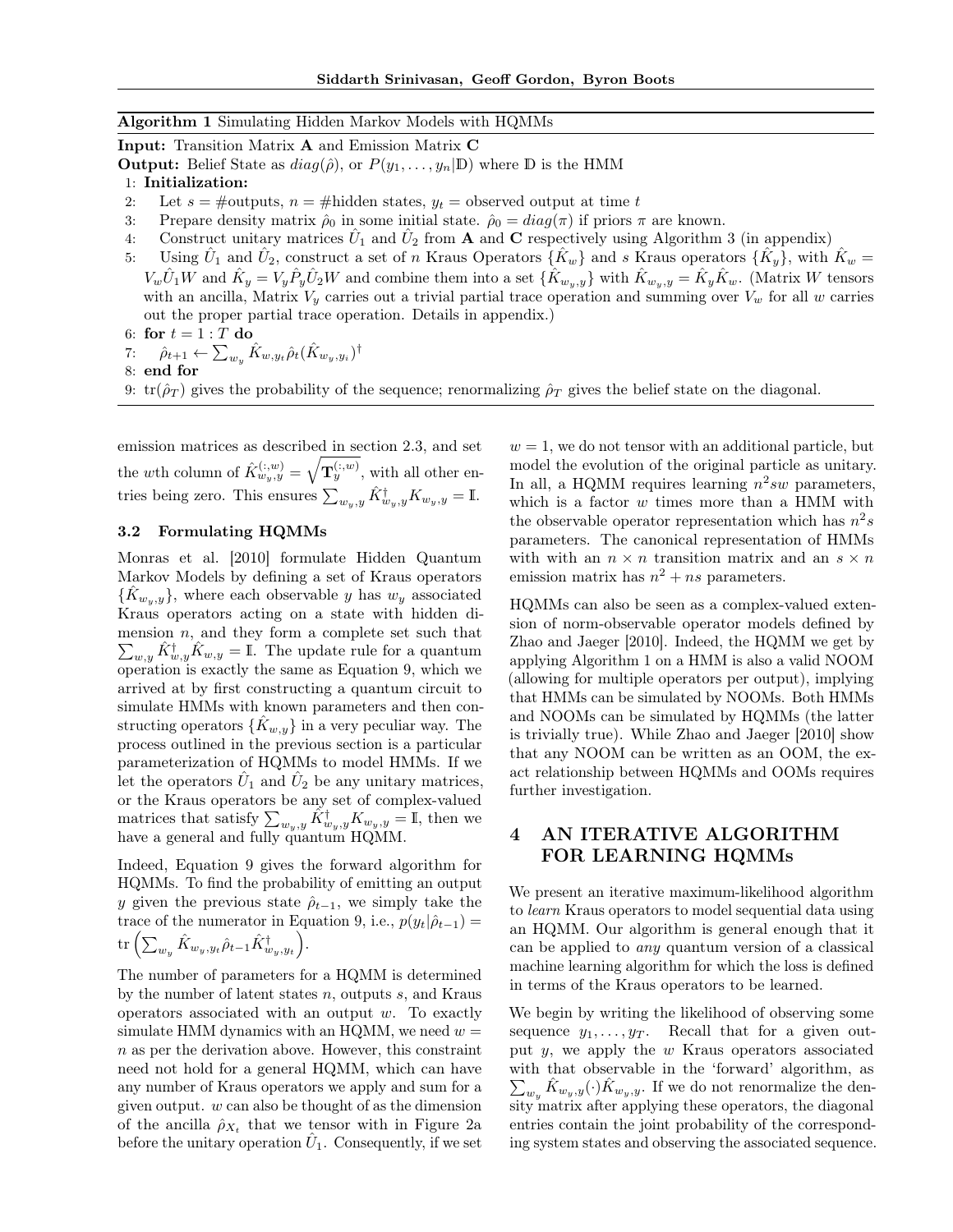#### <span id="page-5-1"></span>Algorithm 2 Iterative Learning Algorithm for Hidden Quantum Markov Models

**Input:** A  $M \times \ell$  matrix *Y*, where  $M = \#$  data points and  $\ell$  =length of a stochastic sequence to be modeled.

- **Output:** A set of *ws* of  $n \times n$  Kraus operators  $\{\hat{K}_{w,s}\}\$ that maximize the log-likelihood of the data, where *n* is the dimension of the hidden state, *s* is the number of outputs, and *w* is the number of operators per outputs. 1: **Initialization**: Randomly generate a set of ws Kraus operators  $\{K_{w,s}\}\$  of dimension  $n \times n$ , and stack them vertically to obtain a matrix  $\kappa$  of dimension  $nsw \times n$ . Let *b* be the batch size, *B* the total number of batches to process, and  $Y_b$  a  $b \times \ell$  matrix of randomly chosen data samples. Let  $num\_iterations$  be the number of iterations spent modifying  $\kappa$  to maximize the likelihood of observing  $Y_b$ .
- 2: for batch  $= 1:B$  do

 $7:$  end

- 3: Randomly select *b* sequences to process, and construct matrix *Y<sup>b</sup>*
- 4: **for**  $it = 1: num$  *iterations* do
- 5: Randomly select rows *i* and *j* of  $\kappa$  to modify,  $i < j$
- 6: Find  $\vec{w} = (\phi, \psi, \delta, \theta)$  that maximises the log-likelihood of  $Y_b$  under the following update, and update:

7: end for  
\n
$$
\kappa^{i} \leftarrow \left(e^{i\phi/2}e^{i\psi}\cos(\theta)\right)\kappa^{i} + \left(e^{i\phi/2}e^{i\delta}\sin(\theta)\right)\kappa^{j}
$$
\n
$$
\kappa^{j} \leftarrow \left(-e^{i\phi/2}e^{-i\delta}\sin(\theta)\right)\kappa^{i} + \left(e^{i\phi/2}e^{-i\psi}\cos(\theta)\right)\kappa^{j}
$$
\n8: end for

The trace of this un-normalized density matrix gives the probability of the sequence since we have summed over all the 'hidden' states. Thus, the log-likelihood of an HQMM predicting a sequence of length *n* is:

$$
\mathcal{L} = \ln \operatorname{tr} \left( \sum_{w_{y_n}} \hat{K}_{w_{y_n}, y_n} \dots \left( \sum_{w_{y_1}} \hat{K}_{w_{y_1}, y_1} \hat{\rho}_0 \hat{K}_{w_{y_1}, y_1}^\dagger \right) \dots \hat{K}_{w_{y_n}, y_n}^\dagger \right)
$$
\n(10)

It is not straightforward to directly maximize this loglikelihood using gradient descent; we must preserve the Kraus operator constraints and long sequences can quickly lead to underflow issues. Our approach is to learn a  $nsw \times n$  matrix  $\kappa^*$ , which is essentially the set of *ws* Kraus operators  $\{K_{w,y}\}\$  of dimension  $n \times n$ , stacked vertically. The Kraus operators constraint requires  $\sum_{s} \hat{K}_{s}^{\dagger} \hat{K}_{s} = \mathbb{I}$ , which implies  $\kappa^{\dagger} \kappa = \mathbb{I}$ , where the columns of  $\kappa$  are orthonormal.

Let  $\kappa$  be our guess and  $\kappa^*$  be the *true* matrix of stacked Kraus operators that maximizes the likelihood under the observed data. Then, there must exist some unitary operator  $\hat{U}$  that maps  $\kappa$  to  $\kappa^*$ , i.e.,  $\kappa^* = \hat{U}\kappa$ . Our goal is now to find the matrix  $\hat{U}$ . To do this, we use the fact that the matrix  $\hat{U}$  can be written as the product of simpler matrices  $H(i, j, \theta, \phi, \psi, \delta)$  (proof in appendix):

$$
\mathbf{H}(i, j, \theta, \phi, \psi, \delta) =
$$

$$
\begin{bmatrix}\n1 & \cdots & 0 & \cdots & 0 & \cdots & 0 \\
\vdots & \ddots & \vdots & & \vdots & \vdots \\
0 & \cdots & e^{i\phi/2}e^{i\psi}\cos\theta & \cdots & e^{i\phi/2}e^{i\delta}\sin\theta & \cdots & 0 \\
\vdots & & \vdots & \ddots & \vdots & \vdots \\
0 & \cdots & -e^{i\phi/2}e^{-i\delta}\sin\theta & \cdots & e^{i\phi/2}e^{-i\psi}\cos\theta & \cdots & 0 \\
\vdots & & \vdots & & \vdots & \ddots & \vdots \\
0 & \cdots & 0 & \cdots & 0 & \cdots & 1\n\end{bmatrix}
$$

*i* and *j* specify the two rows in the matrix with the nontrivial entries, and the other paramters  $\theta$ ,  $\phi$ ,  $\psi$ ,  $\delta$  are angles that parameterize the non-trivial entries. The H matrices can be thought of as Givens rotations generalized for complex-valued unitary matrices. Applying such a matrix  $H(i, j, \theta, \phi, \psi, \delta)$  on  $\kappa$  has the effect of combining rows *i* and *j*  $(i < j)$  of  $\kappa$  like so:

<span id="page-5-0"></span>
$$
\kappa^{i} \leftarrow \left(e^{i\phi/2}e^{i\psi}\cos(\theta)\right)\kappa^{i} + \left(e^{i\phi/2}e^{i\delta}\sin(\theta)\right)\kappa^{j}
$$

$$
\kappa^{j} \leftarrow \left(-e^{i\phi/2}e^{-i\delta}\sin(\theta)\right)\kappa^{i} + \left(e^{i\phi/2}e^{-i\psi}\cos(\theta)\right)\kappa^{j}
$$
(11)

Now the problem becomes one of identifying the sequence of **H** matrices that can take  $\kappa$  to  $\kappa^*$ . Since the optimization is non-convex and the H matrices need not commute, we are not guaranteed to find the global maximum. Instead, we look for a local-max  $\kappa^*$ that is reachable by only multiplying H matrices that increase the log-likelihood. To find this sequence, we iteratively find the parameters  $(i, j, \theta, \phi, \psi, \delta)$  that, if used in Equation [11,](#page-5-0) would increase the log-likelihood. To perform this optimization, we use the fmincon function in MATLAB that uses interior-point optimization. It can also be computationally expensive to find the the best rows  $i, j$  to swap at a given step, so in our implementation, we randomly pick the rows  $(i, j)$  to swap. See Algorithm [2](#page-5-1) for a summary. We believe more efficient implementations are possible, but we leave this to future work.

#### 5 EXPERIMENTAL RESULTS

In this section, we evaluate the performance of our learning algorithm on simple synthetic datasets, and compare it to the performance of Expectation Maximization for HMMs [\(Rabiner](#page-8-9) [\[1989\]](#page-8-9)). We judge the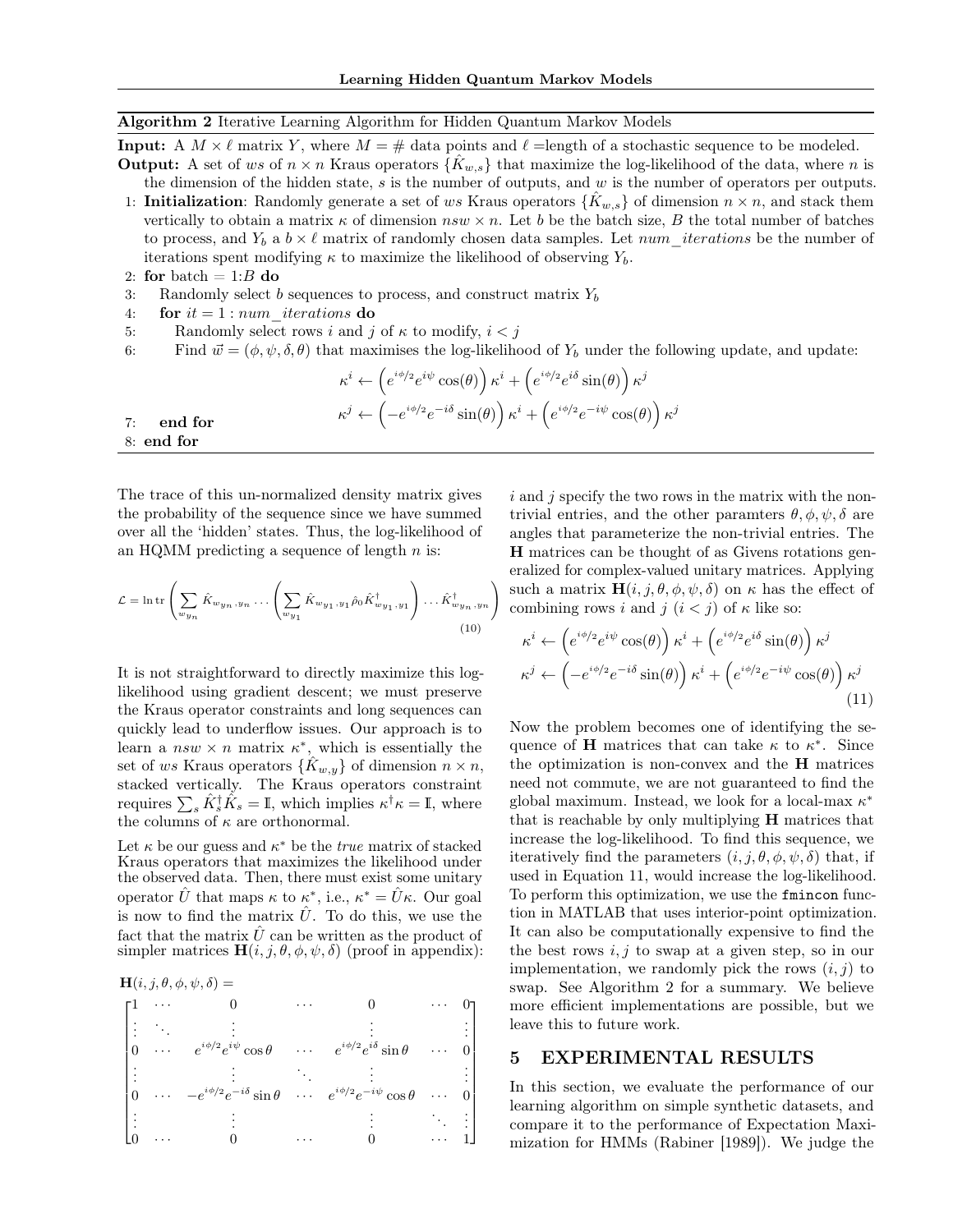quality of the learnt model using its Description Accuracy (DA) [\(Zhao and Jaeger](#page-8-4) [\[2007\]](#page-8-4)), defined as:

$$
DA = f\left(1 + \frac{\log_s P(Y|\mathbb{D})}{\ell}\right) \tag{12}
$$

where  $\ell$  is the length of the sequence,  $s$  is the number of output symbols in the sequence, *Y* is the data, and D is the model. Finally, the function  $f(\cdot)$  is a nonlinear function that takes the argument from  $(-\infty, 1]$ to  $(-1, 1]$ :

$$
f(x) = \begin{cases} x & x \ge 0\\ \frac{1 - e^{-0.25x}}{1 + e^{-0.25x}} & x < 0 \end{cases}
$$
 (13)

If  $DA = 1$ , the model perfectly predicted the stochastic sequence, while  $DA > 0$  would mean that the model predicted the sequence better than random.

In each experiment, we generate 20 training sequences of length 3000, and 10 validation sequences of length 3000, with a 'burn-in' of 1000 to disregard the influence of the starting distribution. We use QETLAB (a MATLAB Toolbox developed by [Johnston](#page-8-10) [\[2016\]](#page-8-10)) to generate random HQMMs. We apply our learning algorithm once to learn HQMMs from data and report the DA. We use the Baum-Welch algorithm implemented in the hmmtrain function from MATLAB's Statistics and Machine Learning Toolbox to learn HMM parameters. When training HMMs, we train 10 models and report the best DA.

The first experiment compares learned models on data generated by a valid 'probability clock' NOOM/HQMM model [\(Zhao and Jaeger](#page-8-4) [\[2007\]](#page-8-4)) that theoretically cannot be modeled by a finite-dimensional HMM. The second experiment considers a 2-state, 6-output HQMM which requires at least 4 classical states to model. These experiments are meant to showcase the greater expressiveness of HQMMs compared with HMMs, and we empirically demonstrate that our algorithm is able to learn an HQMM that can better predict the generated data than EM for classical HMMs.

#### 5.1 Probability Clock

[Zhao and Jaeger](#page-8-2) [\[2010\]](#page-8-2) describes a 2-hidden state, 2 observable NOOM 'probability clock,' where the probability of generating an observable *a* changes periodically with the length of the sequence of *a*s preceding it, and cannot be modeled with a finite-dimensional HMM:

$$
\hat{K}_{1,1} = \begin{pmatrix} 0.6 \cos(0.6) & -\sin(0.6) \\ 0.6 \sin(0.6) & \cos(0.6) \end{pmatrix} \hat{K}_{1,2} = \begin{pmatrix} 0.8 & 0 \\ 0 & 0 \end{pmatrix} (14)
$$

This is a valid HQMM since  $\sum_{y=1}^{y=2} K_{1,y}^{\dagger} K_{1,y} = \mathbb{I}$ . Observe that this HQMM has only 1 Kraus operator per observable, which means it models the state evolution as unitary.

Our results in Table [2](#page-6-0) demonstrate that a probability clock generates data that is hard for HMMs to model and that our iterative algorithm yields a simple HQMM that matches the predictive power of the original model.

<span id="page-6-0"></span>Table 2: Performance of various HQMMs and HMMs learned from data generated by the probability clock model. HQMM parameters are given as (*n, s, w*) and HMM parameters are given as  $(n, s)$ , where *n* is the number of hidden states, *s* is the number of observables, and *w* is the number of Kraus operators per observable. (T) indicates the true model, (L) indicates learned models. P is the number of parameters. Both the mean and STD of the DA are indicated for training and test data.

| Model                | Р  | Train DA       | Test DA        |
|----------------------|----|----------------|----------------|
| $2, 2, 1 - HQMM$ (T) | 8  | 0.1642(0.0089) | 0.1632(0.0111) |
| $2, 2, 1-HQMM$ (L)   | 8  | 0.1640(0.0088) | 0.1631(0.0111) |
| $2, 2-HMM(L)$        | 8  | 0.0851(0.0074) | 0.0833(0.0131) |
| $4, 2-HMM$ (L)       | 24 | 0.1459(0.0068) | 0.1446(0.0100) |
| $8, 2-HMM(L)$        | 80 | 0.1639(0.0087) | 0.1630(0.0108) |

## 5.2 A Fully Quantum HQMM

Here, we present the results of our algorithm on a fully quantum HQMM. Since we use complex-valued entries, there is no known way of writing our model as an equivalent-sized HMM or observable operator model.

We motivate this model with a physical system. Consider electron spin: quantized angular momentum that can either be 'up' or 'down' along whichever spatial axis the measurement is made, but not in between. There is no well-defined 3D vector describing electron spin along the 3 spatial dimensions, only 'up' or 'down' along a chosen axis of measurement (i.e., measurement basis). This is unlike classical angular momentum which can be represented by a vector with well-defined components in three spatial dimensions. Picking an arbitrary direction as the *z*-axis, we can write the electron's spin state in the  $\{-z, -z\}$  basis so that  $\begin{bmatrix} 1 & 0 \end{bmatrix}^T$  is  $|+z\rangle$ and  $\begin{bmatrix} 0 & 1 \end{bmatrix}^T$  is  $|-\mathbf{z}\rangle$ . But electron spin constitutes a two-state quantum system, so it can be in superpositions of the orthogonal 'up' and 'down' quantum states, which can be parameterized with  $(\theta, \phi)$  and written as  $|\psi\rangle = \cos\left(\frac{\theta}{2}\right)|+\mathbf{z}\rangle + e^{i\phi}\sin\left(\frac{\theta}{2}\right)|-\mathbf{z}\rangle$ , where  $0 \le \theta \le \pi$ and  $0 \le \phi \le 2\pi$ . The Bloch sphere (sphere with radius 1) is a useful tool to visualize qubits since it can map any two-state system to a point on the surface of the sphere using  $(\theta, \phi)$  as polar and azimuthal angles. We could also have chosen  $\{+{\bf x}, -{\bf x}\}$  or  $\{+{\bf y}, -{\bf y}\}$ , which can be written in our original basis:

$$
|+\mathbf{x}\rangle = \frac{1}{\sqrt{2}}|+\mathbf{z}\rangle + \frac{1}{\sqrt{2}}|-\mathbf{z}\rangle
$$
 
$$
\left(\theta = \frac{\pi}{2}, \phi = 0\right)
$$
 (15)

$$
|-\mathbf{x}\rangle = \frac{1}{\sqrt{2}}|+\mathbf{z}\rangle - \frac{1}{\sqrt{2}}|-\mathbf{z}\rangle
$$
 
$$
\left(\theta = \frac{\pi}{2}, \phi = \pi\right)
$$
 (16)

$$
| + \mathbf{y} \rangle = \frac{1}{\sqrt{2}} | + \mathbf{z} \rangle + \frac{i}{\sqrt{2}} | - \mathbf{z} \rangle \qquad \left( \theta = \frac{\pi}{2}, \phi = \frac{\pi}{2} \right) \qquad (17)
$$

$$
|-\mathbf{y}\rangle = \frac{1}{\sqrt{2}}|+\mathbf{z}\rangle - \frac{i}{\sqrt{2}}|-\mathbf{z}\rangle \qquad \left(\theta = \frac{\pi}{2}, \phi = \frac{3\pi}{2}\right) \quad (18)
$$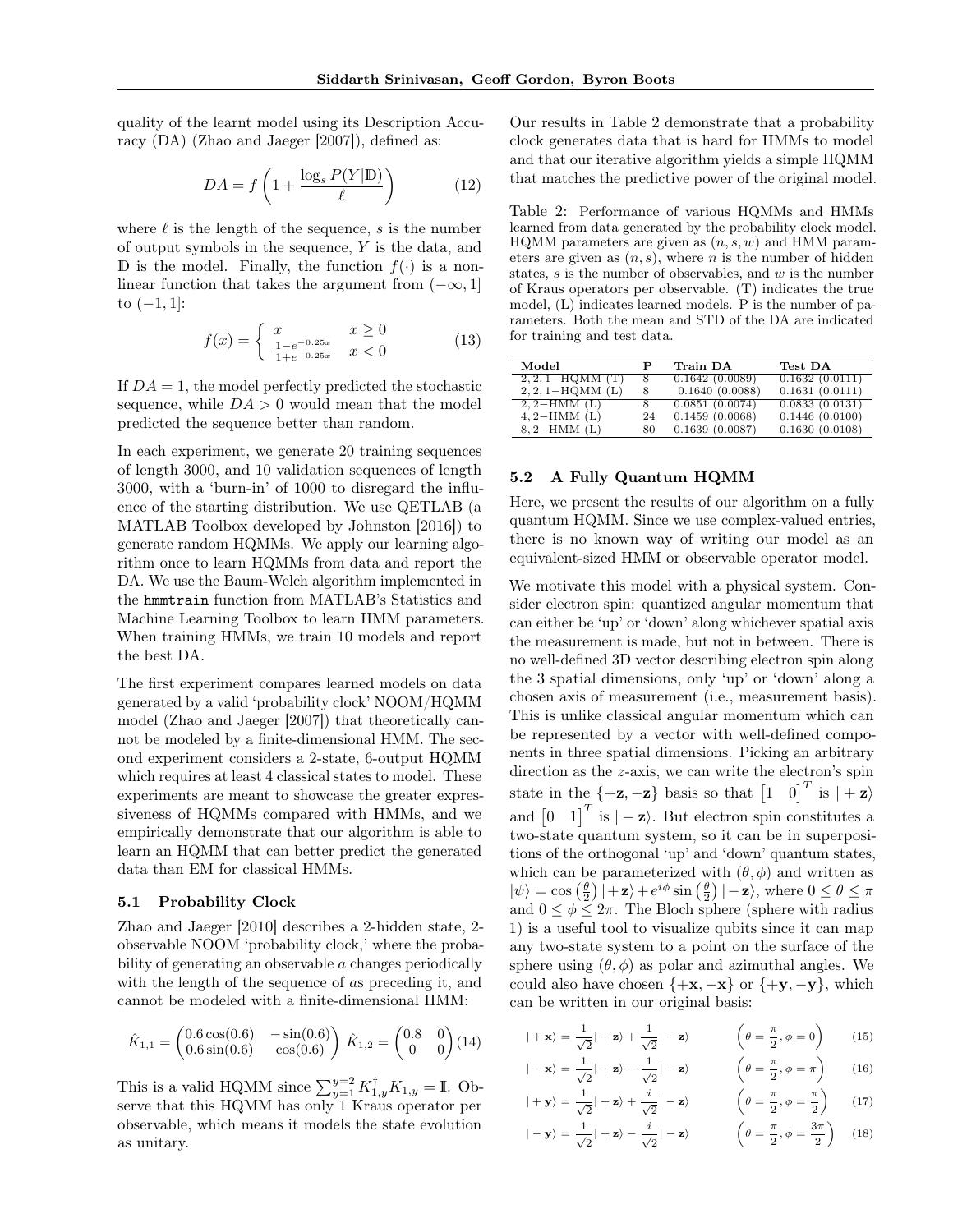Now consider the following process, inspired by the Stern-Gerlach experiment [\(Gerlach and Stern](#page-8-11) [\[1922\]](#page-8-11)) from quantum mechanics. We begin with an electron whose spin we represent in the  $\{+z, -z\}$  basis. At each time step, we pick one of the *x*, *y*, or *z* directions uniformly and at random, and apply an inhomogeneous magnetic field along that axis. This is an act of measurement that collapses the electron spin to either 'up' or 'down' along that axis, which will deflect the electron in that direction. Let us use the following encoding scheme for the results of the measurement: 1:  $+\mathbf{z}$ , 2:  $-z$ , 3:  $+x$ , 4:  $-x$ , 5:  $+y$ , 6:  $-y$ . Consequently, at each time step, the observation tells us which axis we measured along, and whether the spin of the particle is now 'up' or 'down' along that axis. As an example, if we prepare an electron spin 'up' along the *z*-axis, and observe the following sequence: 1*,* 3*,* 2*,* 6, it means that we applied the inhomogeneous magnetic field in the *z*-direction, then *x*-direction, then *z*-direction, and finally the *y*-direction, causing the electron spin state to evolve as  $+z$ ,  $+x$ ,  $-z$ ,  $-y$ . Note that transitions  $1 \leftrightarrow 2$ ,  $3 \leftrightarrow 4$ , and  $5 \leftrightarrow 6$  are not allowed, since there are no spin-flip operations in our process. Admittedly, this is a slightly contrived example, since normally we think of a hidden state that evolves according to some rules, producing noisy observation. Here, we select the observation (down to the pair,  $(1, 2)$ ,  $(3, 4)$ ,  $(5, 6)$ ) that we wish to observe, and that tells us how the 'hidden state' evolves as described by a chosen basis.

This model is related to the 2-state HQMM requiring 3 classical states described in [Monras et al.](#page-8-0) [\[2010\]](#page-8-0). It is still a 2-state system, but we add two new Kraus operators with complex entries and renormalize:

$$
\hat{K}_{1,1} = \begin{pmatrix} \frac{1}{\sqrt{3}} & 0\\ 0 & 0 \end{pmatrix} \qquad \qquad \hat{K}_{1,2} = \begin{pmatrix} 0 & 0\\ 0 & \frac{1}{\sqrt{3}} \end{pmatrix} \qquad (19)
$$

$$
\hat{K}_{1,3} = \begin{pmatrix} \frac{1}{2\sqrt{3}} & \frac{1}{2\sqrt{3}} \\ \frac{1}{2\sqrt{3}} & \frac{1}{2\sqrt{3}} \end{pmatrix} \qquad \qquad \hat{K}_{1,4} = \begin{pmatrix} \frac{1}{2\sqrt{3}} & -\frac{1}{2\sqrt{3}} \\ -\frac{1}{2\sqrt{3}} & \frac{1}{2\sqrt{3}} \end{pmatrix} \tag{20}
$$

$$
\hat{K}_{1,5} = \begin{pmatrix} \frac{1}{2\sqrt{3}} & -\frac{i}{2\sqrt{3}} \\ \frac{1}{2\sqrt{3}} & \frac{1}{2\sqrt{3}} \end{pmatrix} \qquad \hat{K}_{1,6} = \begin{pmatrix} \frac{1}{2\sqrt{3}} & \frac{i}{2\sqrt{3}} \\ -\frac{1}{2\sqrt{3}} & \frac{1}{2\sqrt{3}} \end{pmatrix} \qquad (21)
$$

Physically, Kraus operators  $K_{1,1}$  and  $K_{1,2}$  keep the spin along the *z*-axis, Kraus operators  $K_{1,3}$  and  $K_{1,4}$ rotate the spin to lie along the *x*-axis, while Kraus operators  $K_{1,5}$  and  $K_{1,6}$  rotate the spin to lie along the *y*-axis. Following the approach of [Monras et al.](#page-8-0) [\[2010\]](#page-8-0), we write down an equivalent 6-state HMM, and compute the rank of a Hankel matrix with the statistics of this process, yielding a requirement of 4 classical states as a weak lower bound.

We present the results of our learning algorithm applied to data generated by this model in Table [3.](#page-7-0) We find that our algorithm can learn a 2-state HQMM (same size as the model that generated the data) with predictive power matched only by a 6-state HMM.

<span id="page-7-0"></span>Table 3: Performance of various HQMMs and HMMs on the fully quantum HQMM. HQMM parameters are given as  $(n, s, w)$  and HMM parameters are given as  $(n, s)$ , where *n* is the number of hidden states, *s* is the number of observables, and *w* is the number of Kraus operators per observable

| Model               | Р  | Train DA       | Test DA        |
|---------------------|----|----------------|----------------|
| $2, 6, 1 - HMM$ (T) | 24 | 0.1303(0.0042) | 0.1303(0.0047) |
| $2, 6, 1-HQMM$ (L)  | 24 | 0.1303(0.0042) | 0.1301(0.0047) |
| $2, 6-HMM$ (L)      | 16 | 0.0327(0.0038) | 0.0328(0.0033) |
| $3, 6-HMM$ (L)      | 27 | 0.0522(0.0043) | 0.0530(0.0040) |
| $4, 6-HMM$ (L)      | 40 | 0.0812(0.0042) | 0.0822(0.0045) |
| $5, 6-HMM$ (L)      | 55 | 0.0967(0.0042) | 0.0967(0.0045) |
| $6, 6$ -HMM $(L)$   | 72 | 0.1305(0.0042) | 0.1301(0.0049) |

#### 5.3 Discussion

Interestingly, we are able to learn reasonable models with  $w = 1$ , i.e., modeling state evolution as unitary. Indeed, the probability clock and Stern-Gerlach inspired model assume unitary state evolution, and these HQMMs can model the same sequence with far fewer parameters compared to an HMM. We provide additional experimental results in the appendix that show that we can learn the 2-state HQMM presented by [Monras](#page-8-0) [et al.](#page-8-0) [\[2010\]](#page-8-0) from data. In our experiments on HMMgenerated data, we found that small HQMMs outperform HMMs with the same number of hidden states, although the parameter count ends up being larger (see appendix for results). As model size increases, our HQMMs are over-parameterized, becoming prone to getting stuck in local optima, and EM for HMMs may work better in practice on HMM-generated data.

# 6 CONCLUSION

We formulated and parameterized HQMMs by first finding quantum circuits to implement HMMs and relaxing some constraints. We showed how quantum analogues of classical conditioning and marginalization can be implemented, and these methods are general enough to construct quantum versions of any probabilistic graphical model. We also proposed an iterative maximumlikelihood algorithm to learn the Kraus operators for HQMMs. We demonstrated that our algorithm could successfully learn HQMMs that were shown to (theoretically) better model certain sequences in the literature. While our HQMMs cannot model data any better than a sufficiently large HMM, we find that HQMMs can better model the same data with fewer hidden states. Future work could look at optimizing our algorithm to scale on larger datasets, and determining more generally when HQMMs are more suitable than HMMs. We speculate that quantum models could lead to improvements in areas where 'quantum' effects may better model the dynamic processes.

## Acknowledgements

We thank Theresa W. Lynn for her advice and input on this work.